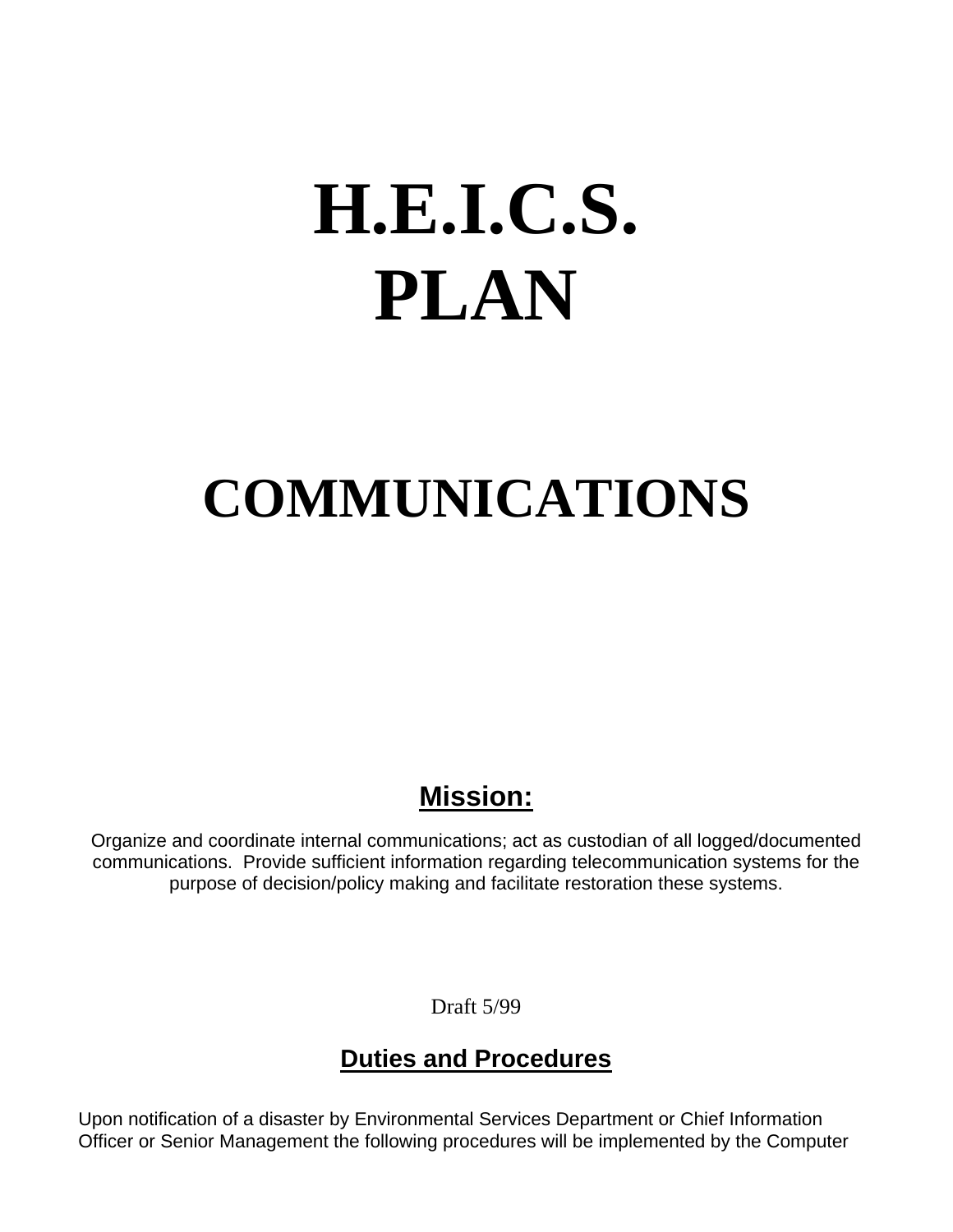Operations Manager or the Telecommunications Supervisor. These procedures were developed with a major earthquake in mind, but this procedure should be utilized during any major disaster or emergency situation.

- 1. The Computer Operations Manager will implement the Telecommunications Notification Procedure (see Appendix B), using the current staff directory (see Appendix A). This procedure will be used during both regular working hours and evening hours and weekends.
- 2. Test all primary telecommunications equipment and all emergency communications equipment (see Appendix C). This will included the following
	- a. Centrex phone lines
	- b. Telephone systems
	- c. Pay telephones
	- d. Emergency cellular telephones
	- e. Pagers
- 3. With available staff, set up Communications Control Area (see Appendix D).
- 4. Assess staffing, you need 10 staff for Message Runners. Give out assignments as Message Runners and distribute Message Runner Kits (see Appendix E). If insufficient telecommunications staff have arrived, request additional staff from the Labor Pool Unit Leader. The duties of this assignment are detailed in the kit.
- 5. Assess staffing, you need 2 Telecommunications Technicians to function as Telecommunications Assessors and distribute the Telecommunications Assessors Kits (see Appendix F). The duties of this assignment are detailed in the kit.
- 6. Start the function of the Communications Control Area and maintain contact with the Logistics Section Chief. Review the duties of Communications Unit Leader (see Appendix G) and ensure all functions are being performed. Maintain records of all communications and all instructions that pass through your staff.
- 7. As the assessments of the telephone systems come in to the Communications Control Area, start developing a plan for the recovery of the telephone systems.
- 8. Maintain periodic contact with all staff to insure safety at all times.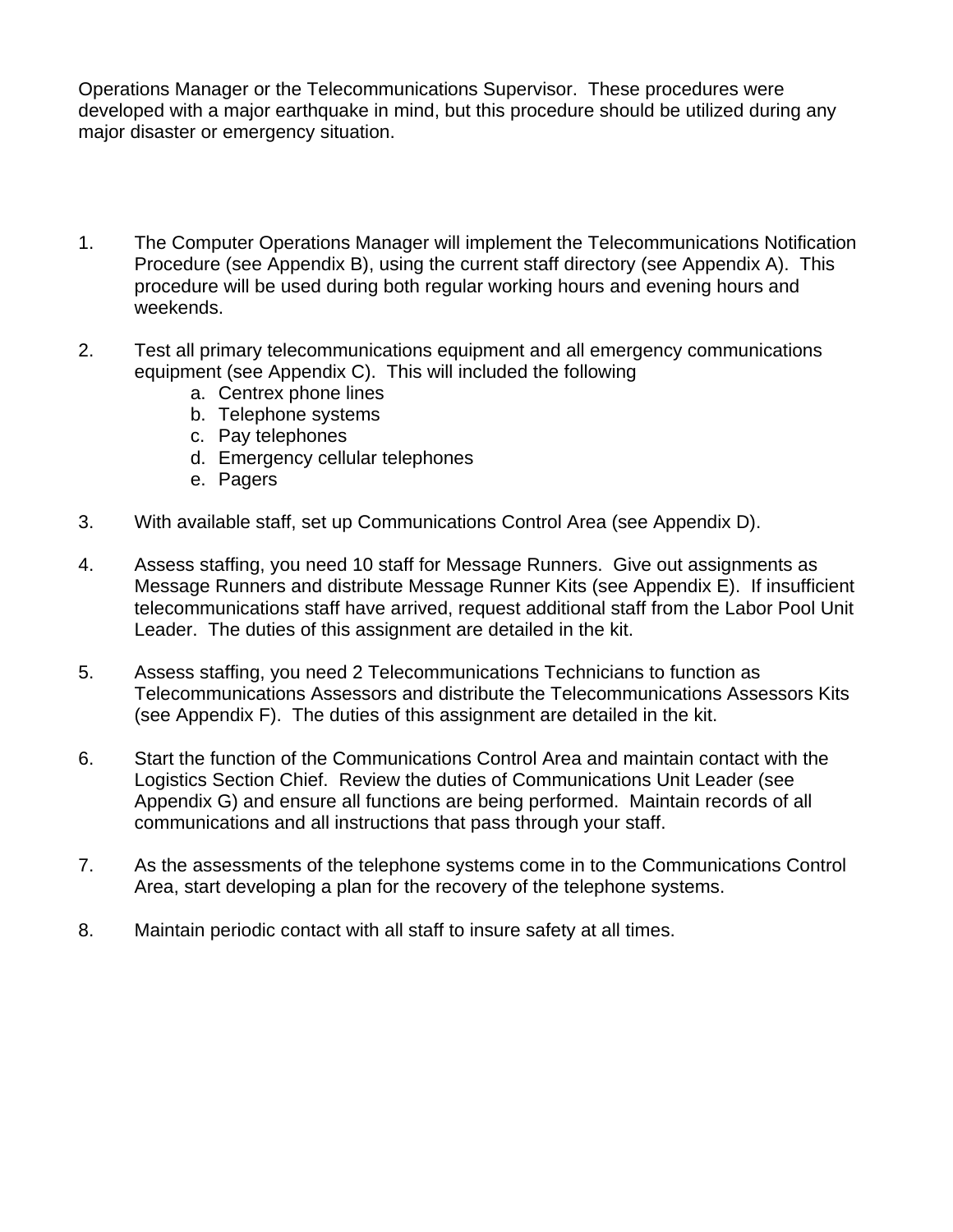## Appendix A STAFF DIRECTORY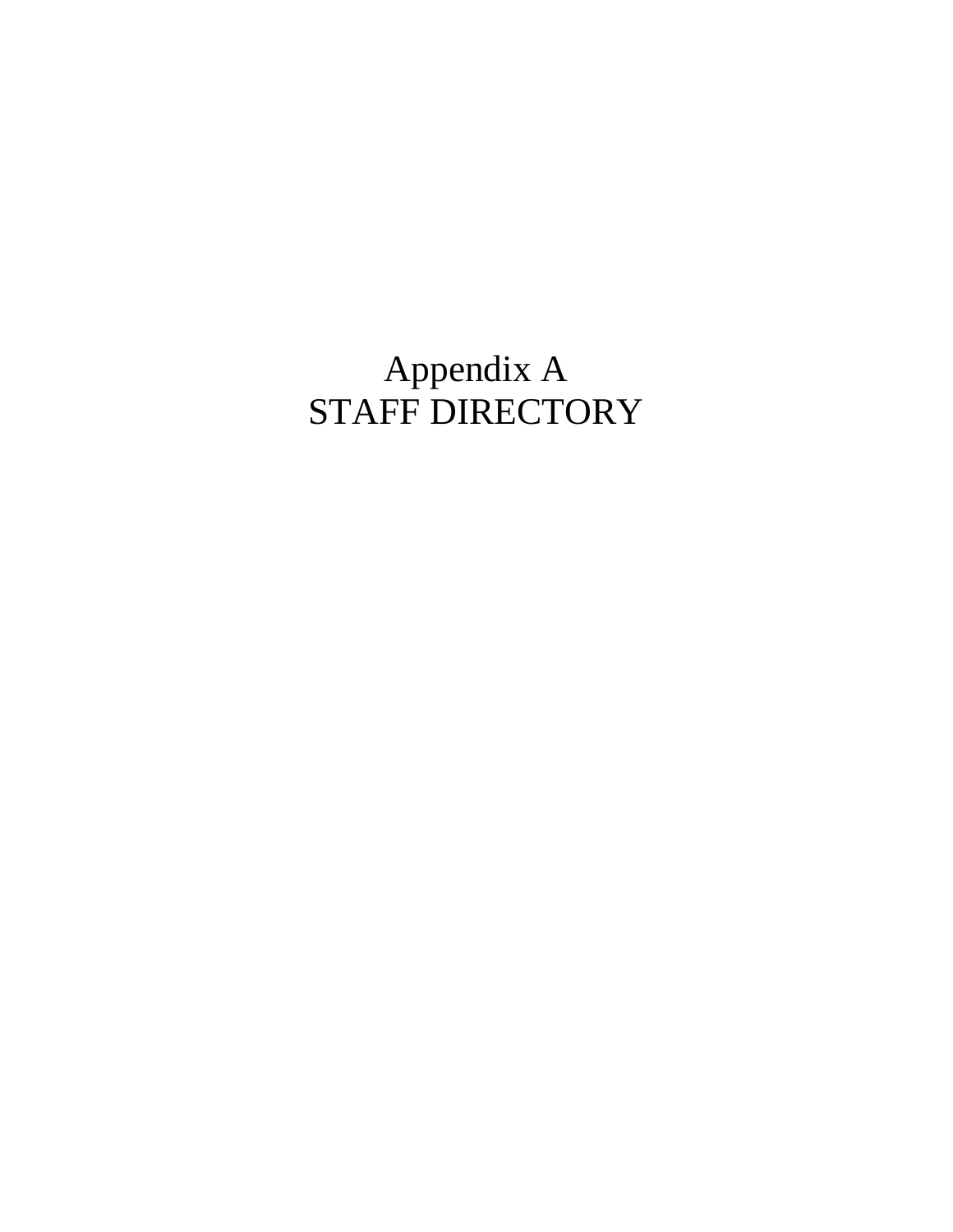### Appendix B TELECOMMUNICATIONS NOTIFICATION PROCEDURE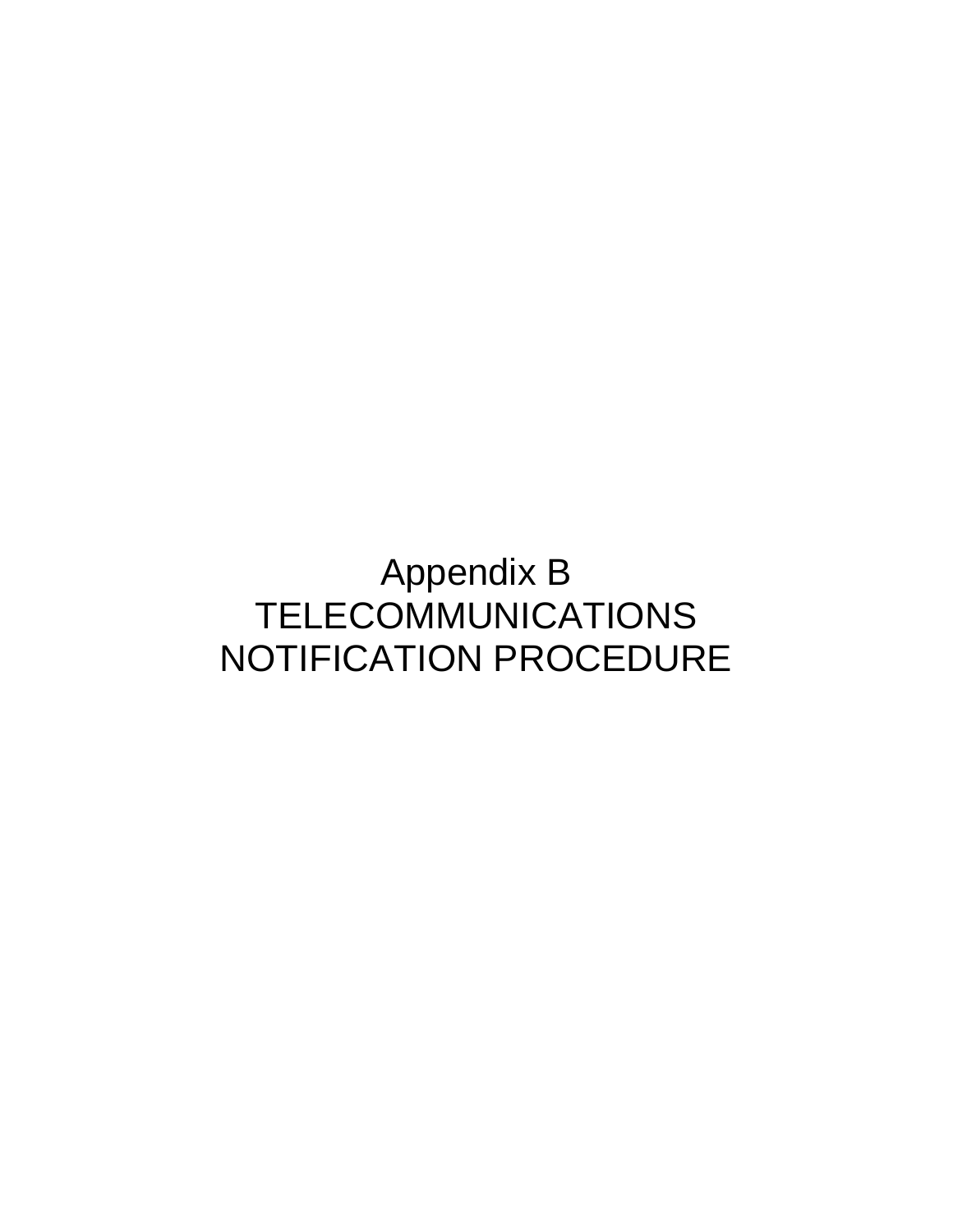#### APPENDIX B

#### THIS PROCEDURE WILL BE KEPT IN THE POSSESSION OF ALL TELECOMMUNICATIONS STAFF AT ALL TIMES

#### TELECOMMUNICATIONS INTERNAL PROCEDURES

#### **NOTIFICATION PROCEDURE**

After receiving call from Medical Center, Computer Operations Manager will use the following call tree.



Each staff person will call 2 other designated staff people. If any staff person is not able to reach their designated fellow staff people after a reasonable time, they will notify the next staff person in line to continue the procedure.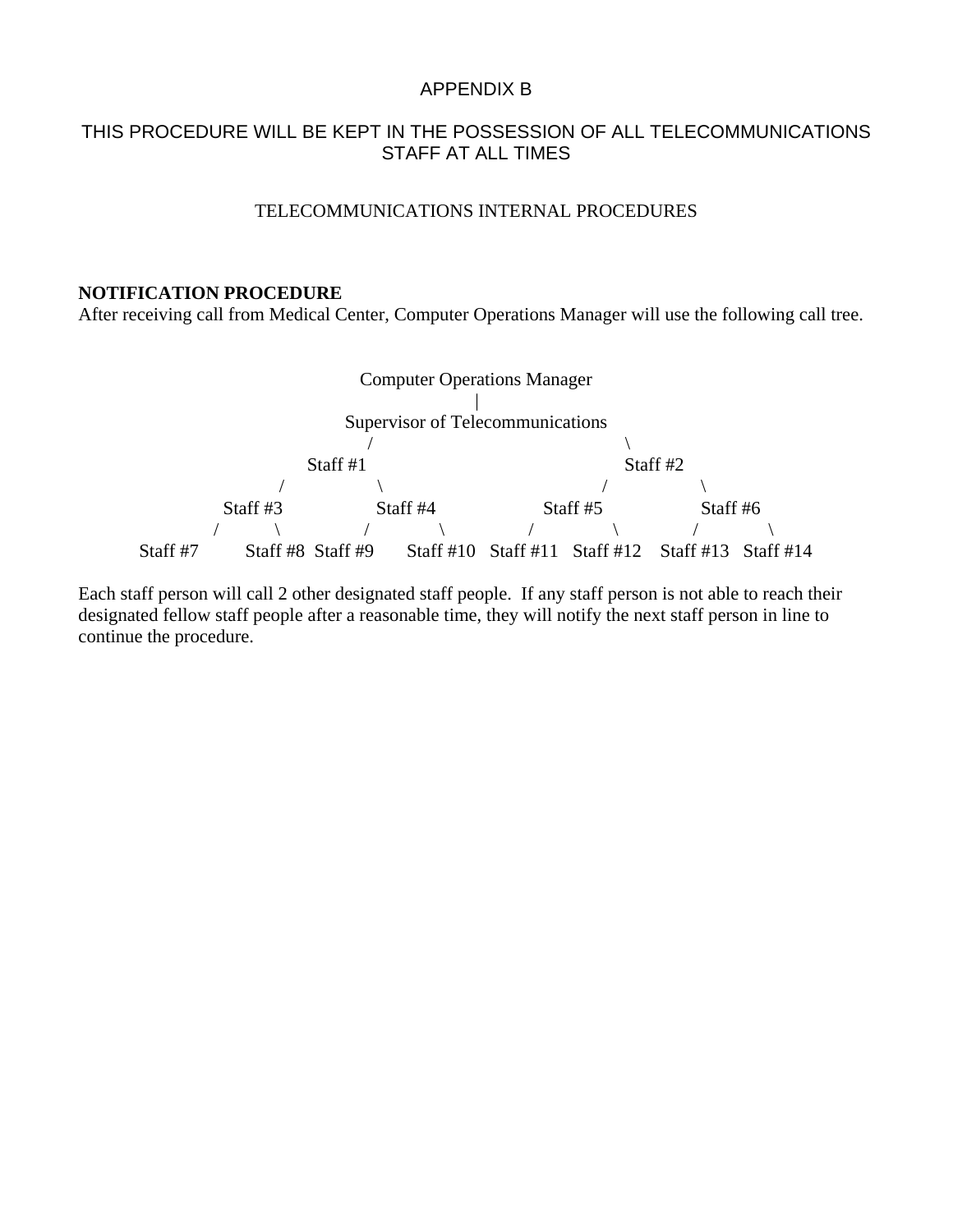### Appendix C TELECOMMUNICATIONS EQUIPMENT TEST PROCEDURE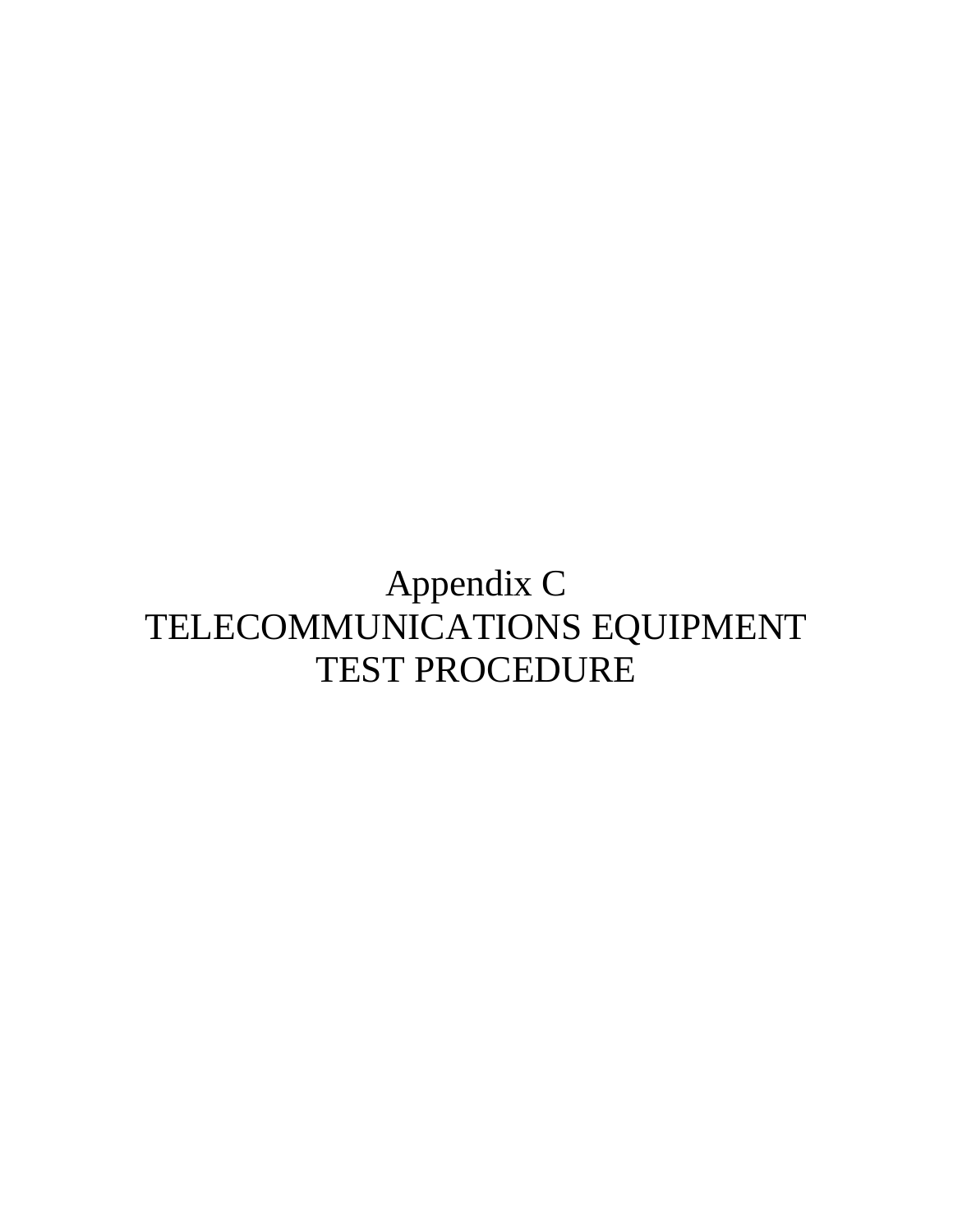### Appendix C

#### TELECOMMUNICATIONS EQUIPMENT TEST PROCEDURE

This procedure is intended to be a guideline for an immediate high level test of the pagers and cellular phones at the Medical Center.

The first step is to activate one of the emergency cellular phones and identify if it is able to connect to a cell site. This will be indicated on the red/green led on the top of the phone. If you don't have a red light, you have connected to a cell.

The next step is to call another cellular phone. This will tell us if the cellular phone service is working with the local Telephone Company.

Whether the cellular phone test is successful, you must also test the pagers. The pagers can be tested by using any working telephone onsite and calling one of the other pagers onsite at that time. If the pager responds you have a working pager network.

This procedure is intended to test Medical Center pagers and cellular phones only, but if these don't work and other personal equipment that is onsite at the time can be utilized then alter the plan to include this equipment.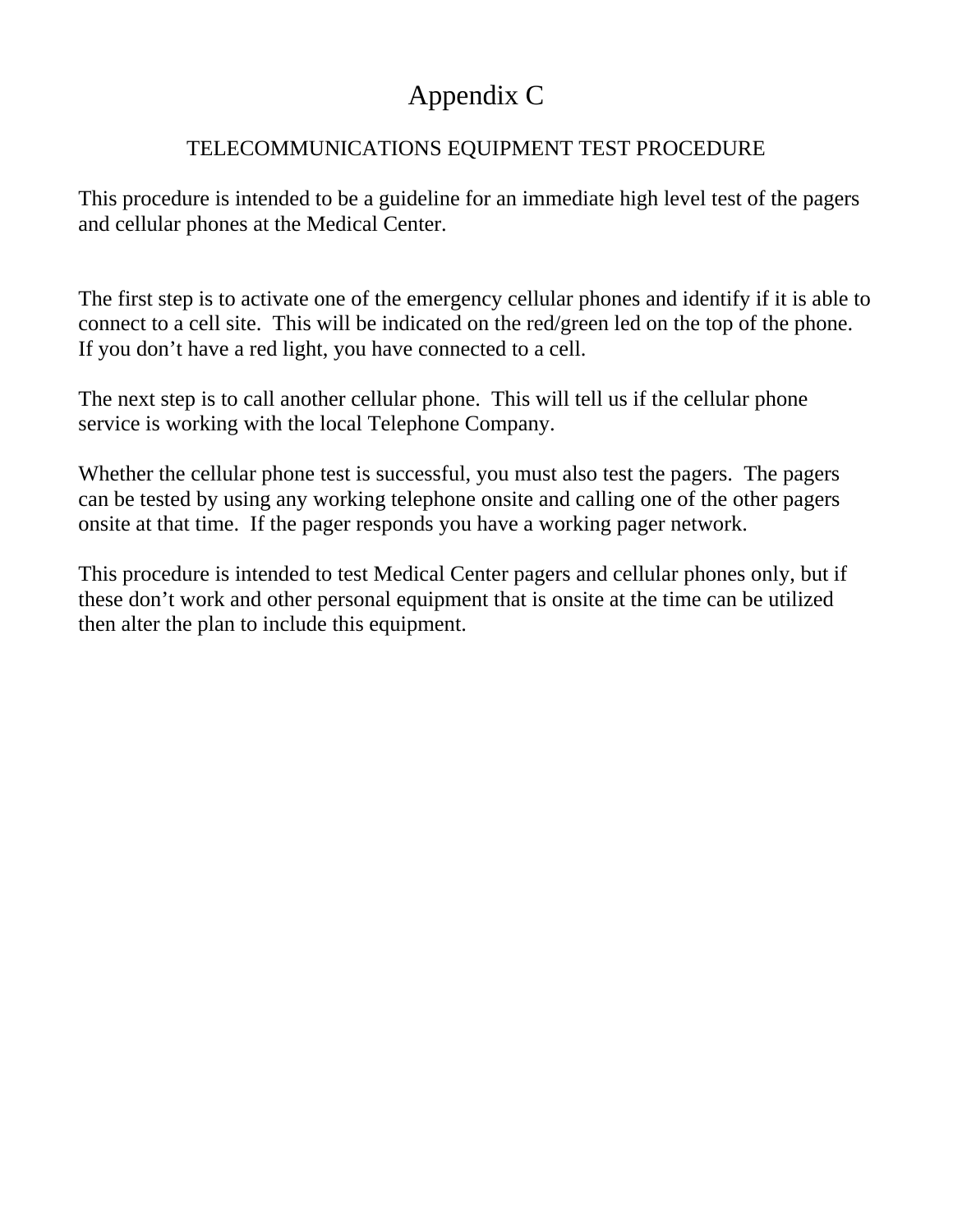### Appendix D COMMUNICATIONS CONTROL AREA SETUP PROCEDURES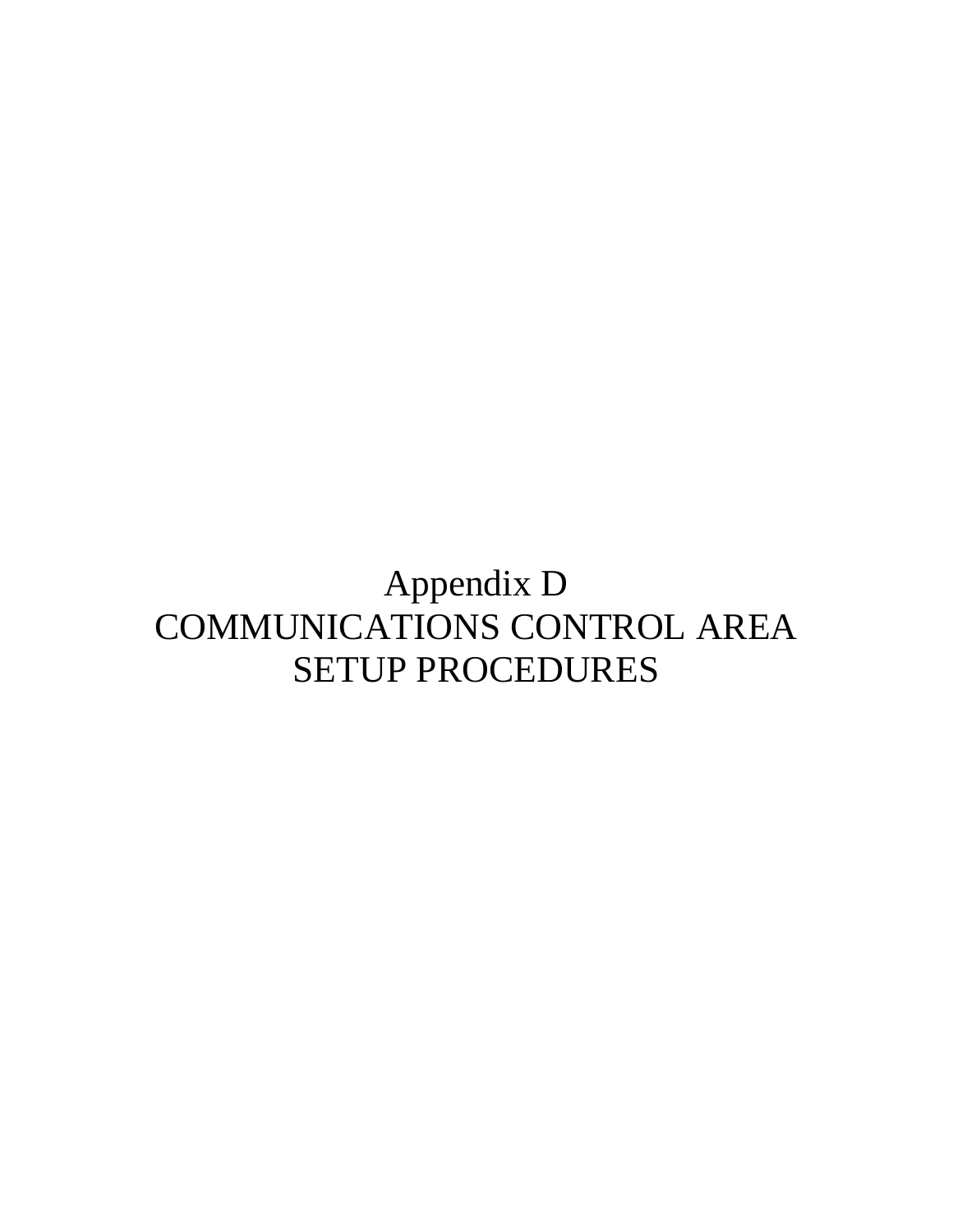### Appendix D

#### COMMUNICATIONS CONTROL AREA

#### SETUP PROCEDURES

You must select an appropriate area closely adjacent to the EOC to setup the communications control area. This setup includes a folding table with chairs, bulletin board, 2 white boards, power to charge 2-way radios and cellular phones and office supplies to perform all the communications functions (see Appendix D1).

This location should be under some type of cover in case of inclement weather and adjacent to a building to provide shelter from wind.

The setup of the bulletin board is to post undelivered messages and/or for staff to pickup messages when they arrive at the Medical Center. This bulletin board should be divided alphabetically.

The first white board will have the organizational chart layout of the disaster management team. The names of each leader will be filled in as they arrive or are assigned.

The second white board will be used to post announcements and any global messages to the staff.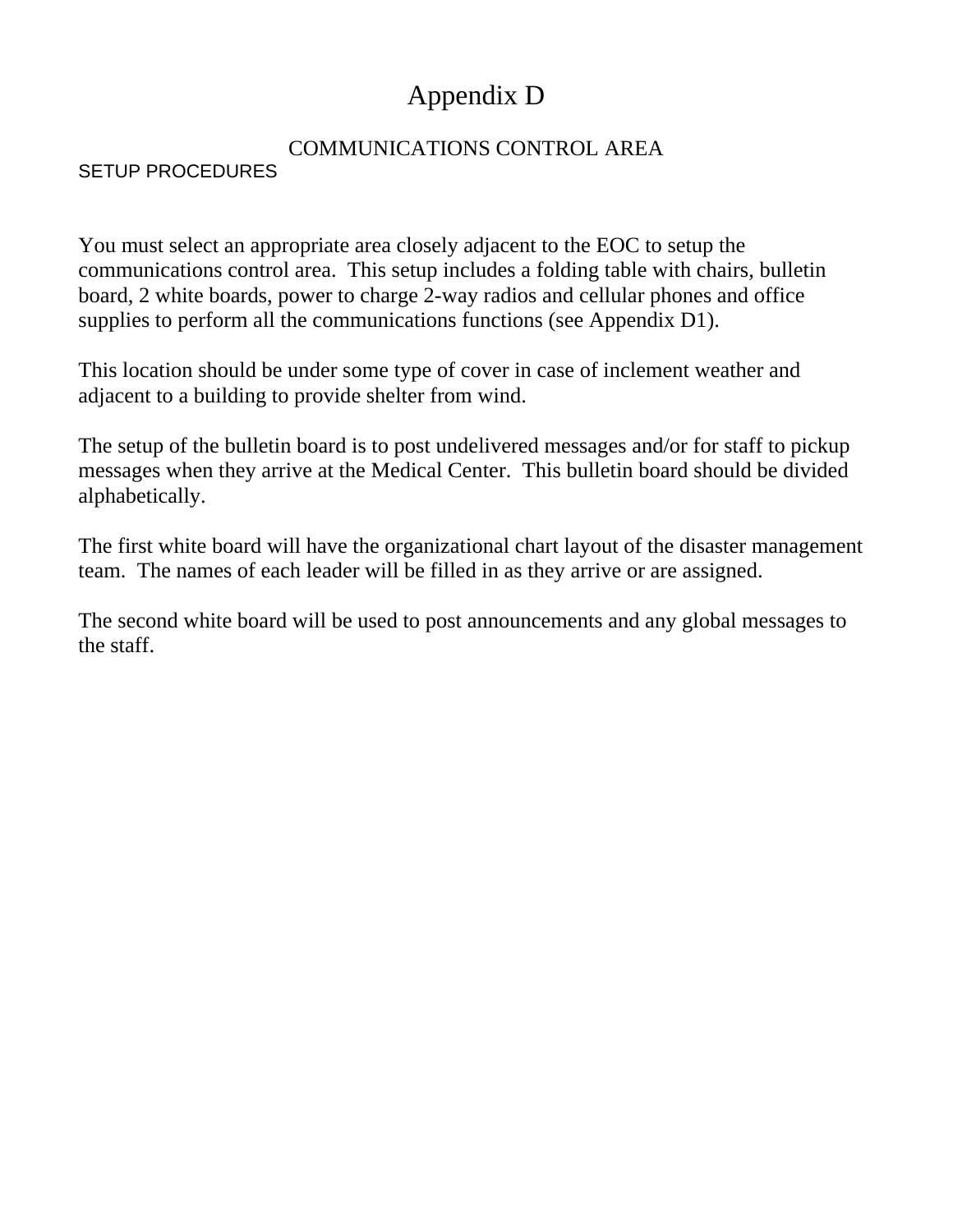## Appendix D1 COMMUNICATIONS CONTROL AREA SUPPLY INVENTORY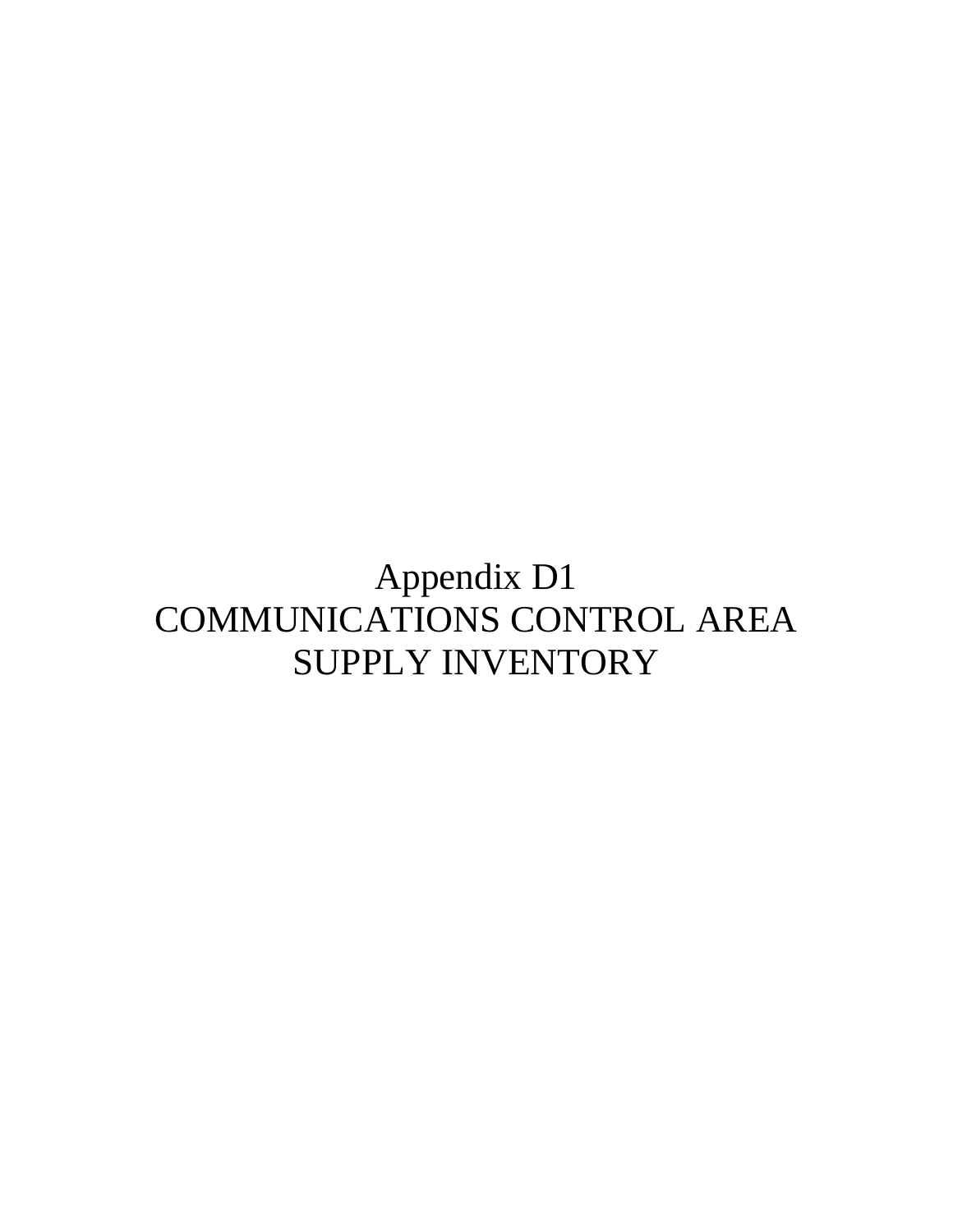#### **Appendix D1**  COMMUNICATIONS CONTROL AREA SUPPLY INVENTORY

- A. 1 folding table, 6'X36" preferred
- B. 2 folding chairs
- C. 1 4'X8' bulletin board with tripod stands
- D. 2 4'X8' white boards with tripod stands
- E. 1 box (100 count) push pins
- F. 2 EXPO dry erase kits (white board pens)
- G. 2 boxes mechanical pencils
- H. 4 boxes ball point pens
- I.  $50$  pads of  $8\frac{1}{2}$ " X 11" paper
- J. 10 storage boxes (Bankers Box)
- K.  $100$  file folders (letter  $5<sup>th</sup>$  cut)
- L. 2 staplers
- M. 1 box staples
- N. 10 rolls Scotch tape
- O. 2 Scotch tape dispensers
- P. 1 portable boat horn
- Q. 3 cans compressed air for boat horn
- R. 1 battery powered bullhorn with 2 sets of batteries
- S. 10 Message Runners Kits (see appendix D2)
- T. 2 Telecommunications Assessment Kits (see appendix D3)
- U. 24 16oz. bottles of water
- V. 25' extension cord
- W. multi-outlet power strip
- X. 50 maps of Medical Center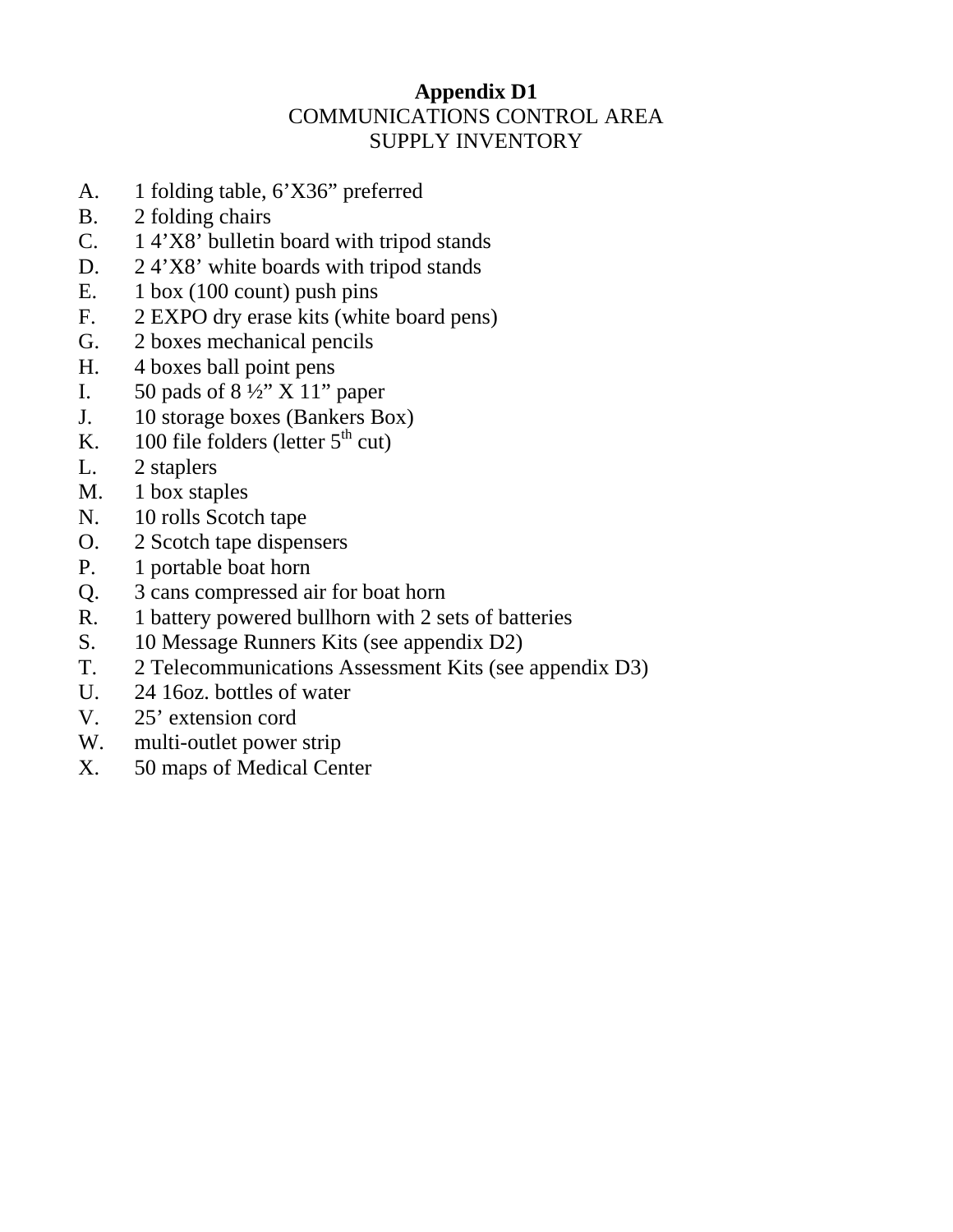# Appendix D2 MESSAGE RUNNER KIT INVENTORY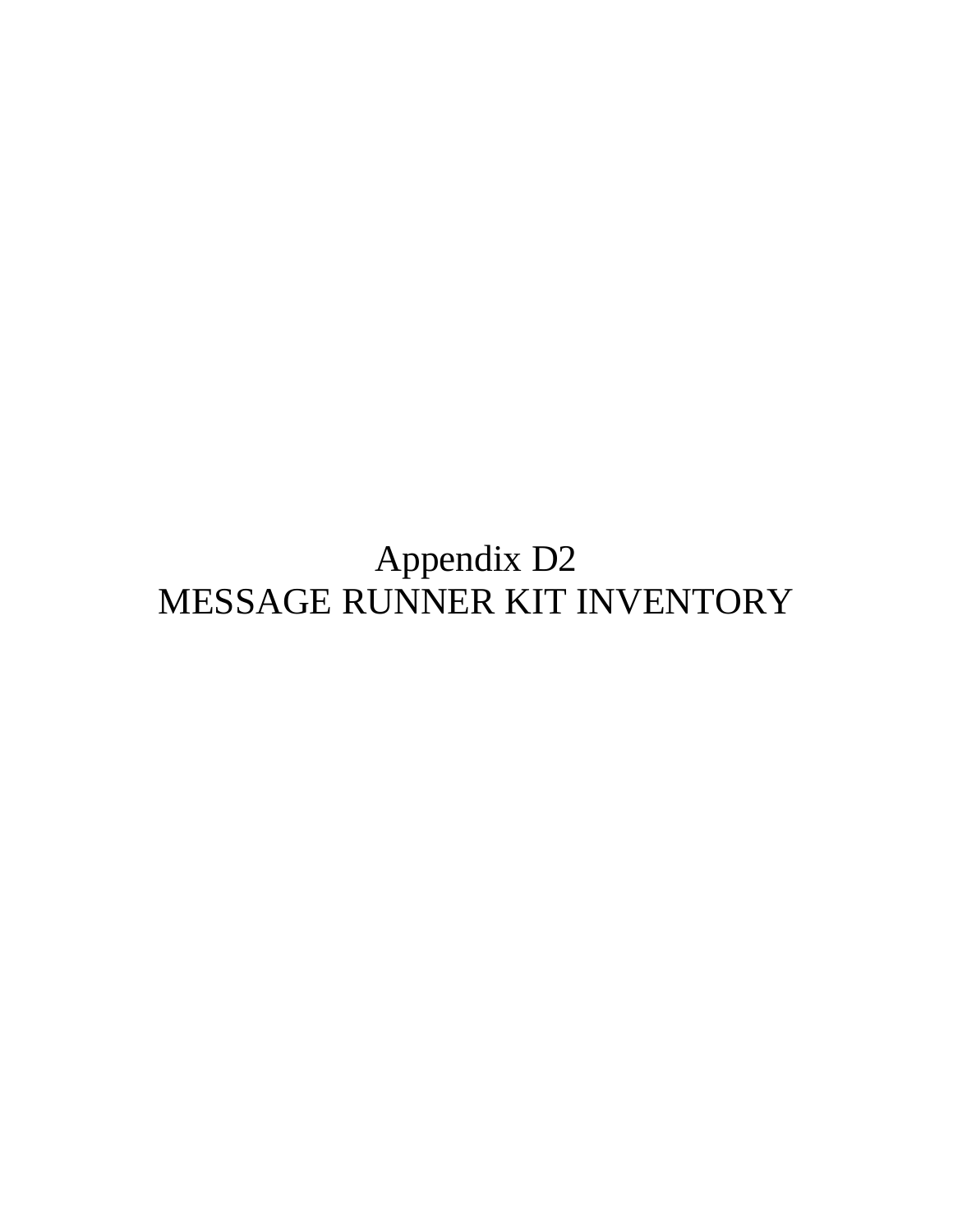#### APPENDIX D2

#### MESSAGE RUNNER KIT INVENTORY

A. clip board

- B. message runner instruction
- C. hard hat
- D. identification vest
- E. flashlight (2 sets of fresh batteries, 1 spare bulb)
- F. map of Medical Center (with all buildings and special locations identified)
- G. 100 copies of Message Form
- H. 10 ball point pens
- I. time piece (self-illuminating)
- J. fanny pack (large, with personal water jug holder)
- K. 16 oz. bottle of water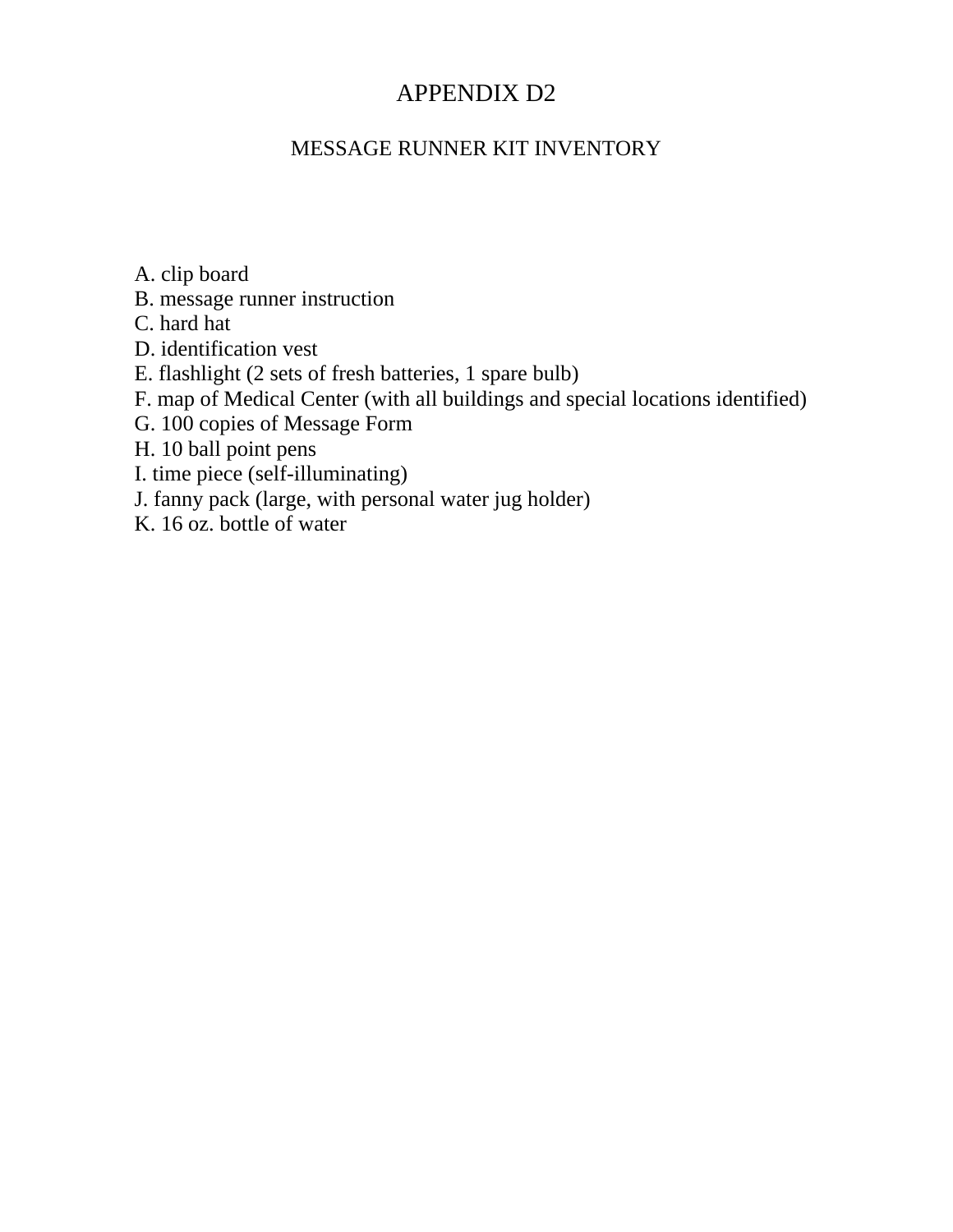## Appendix D3 TELECOMMUNICATIONS ASSESSMENT KIT INVENTORY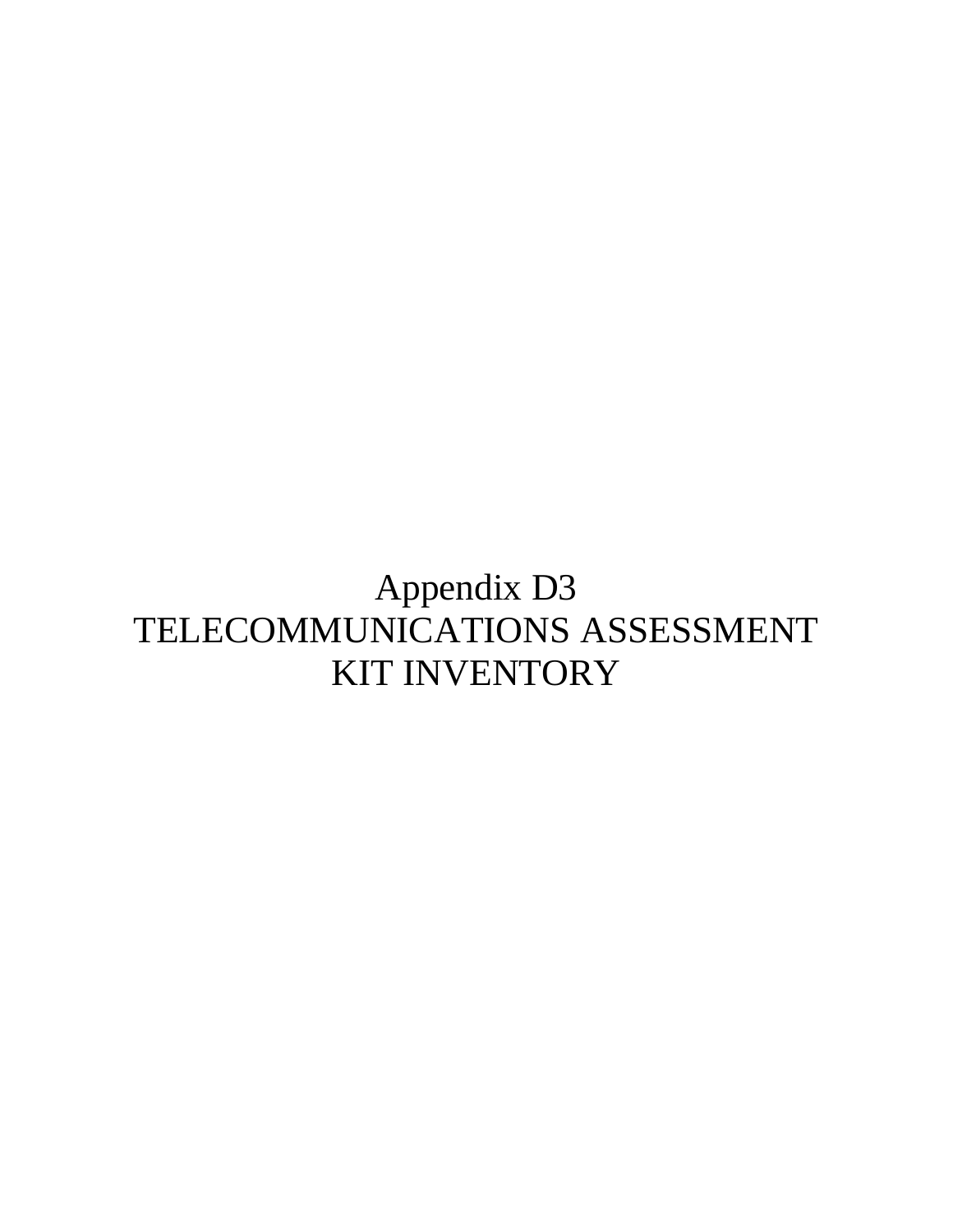#### APPENDIX D3 TELECOMMUNICATIONS ASSESSMENT KIT INVENTORY

- A. Telecommunications Assessment Instruction Sheet
- B. Hard hat
- C. Identification vest
- D. Flashlight (2 sets of fresh batteries, 1 spare bulb)
- E. Map of Medical Center (with all buildings and special locations identified)
- F. Basic Hand Tools
	- Screwdrivers, Snips, Pliers, Punch tool w/appropriate dies, Knife
- G. Butt Set
- H. Toner Set
- I. Carrying Bag
- J. Clip Board (with 25 copies of Assessment Form)
- K. 2 Mechanical Pencils
- L. Time piece (self-illuminating)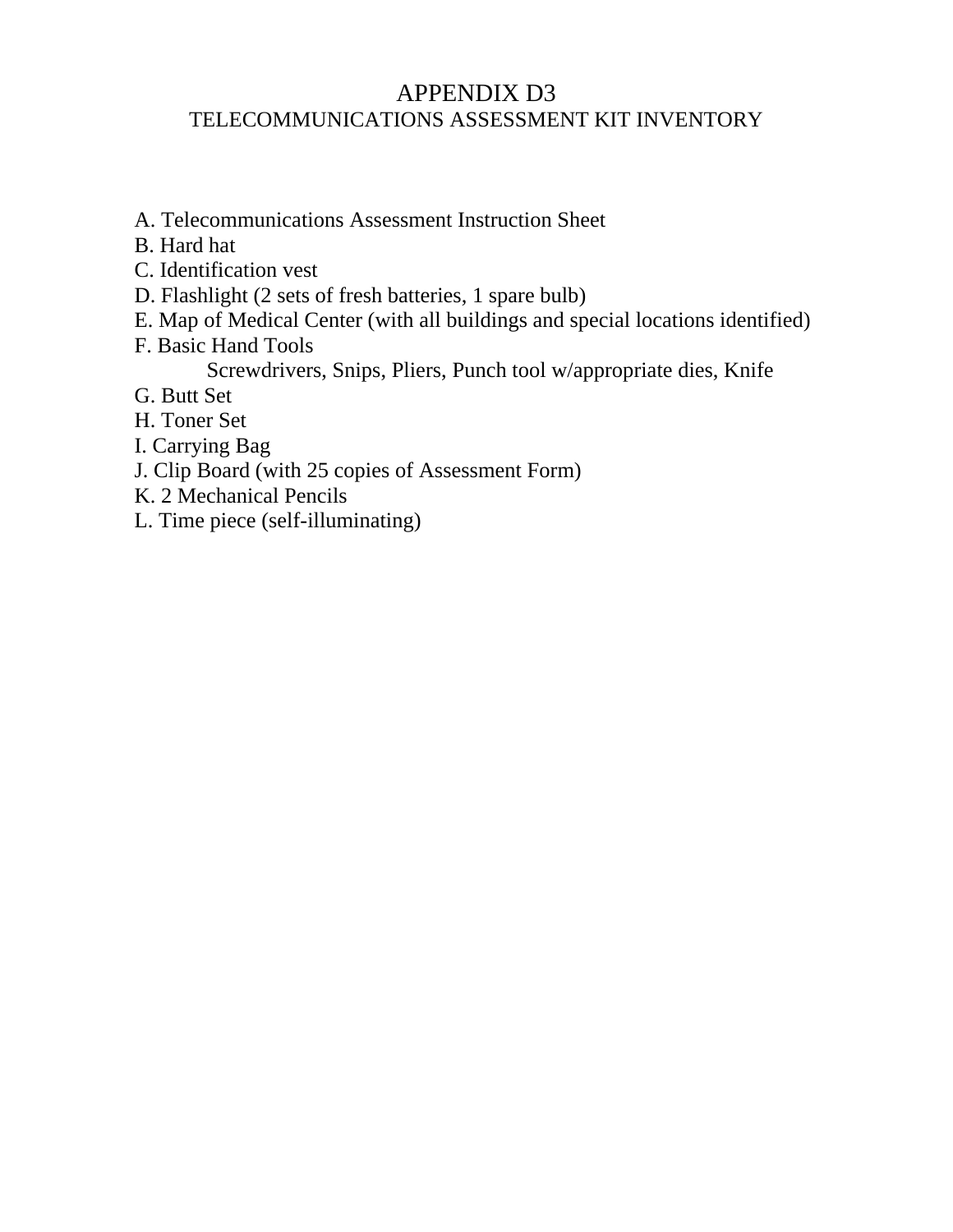# Appendix E MESSAGE RUNNER DUTIES AND PROCEDURES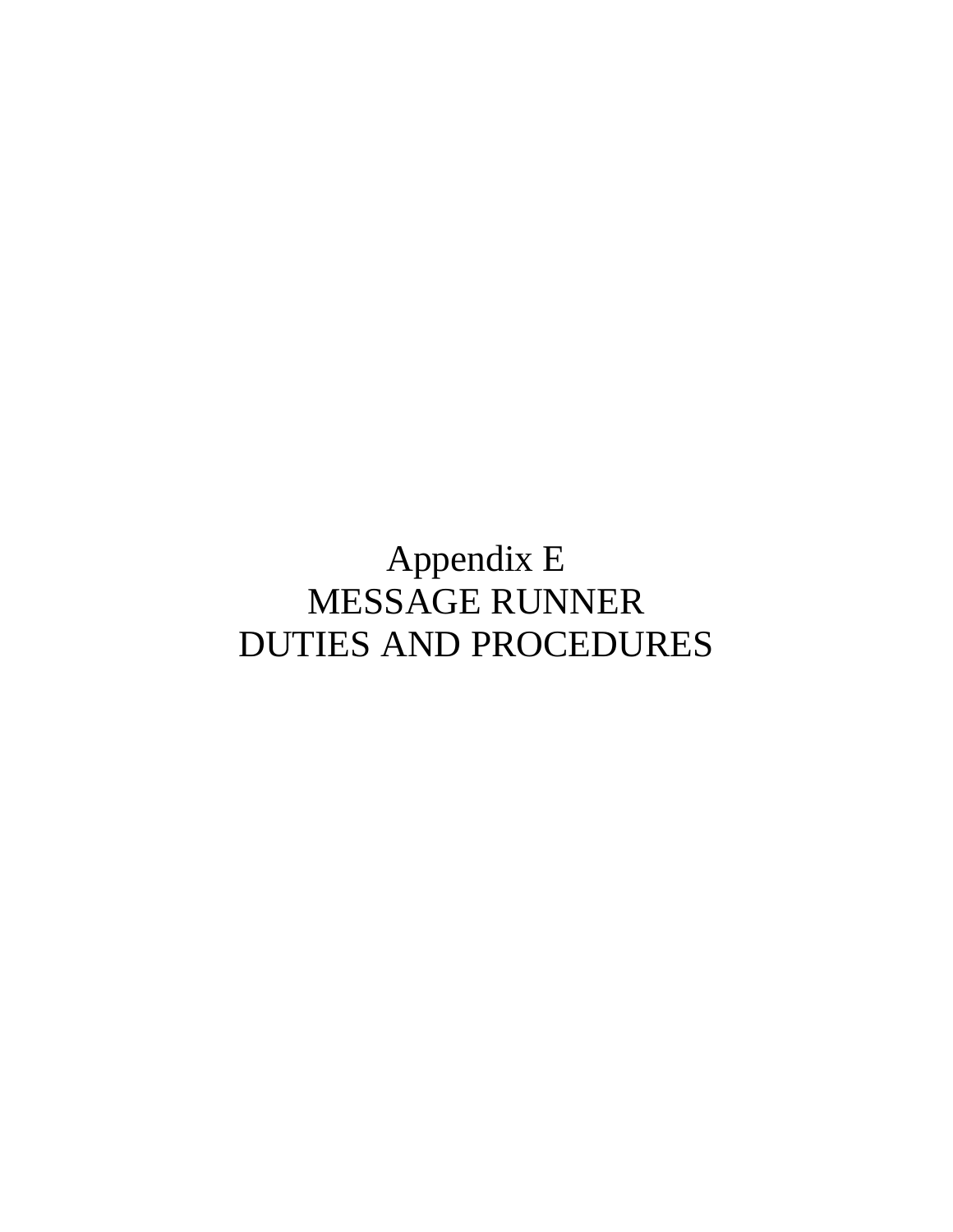#### **APPENDIX E**

#### **MESSAGE RUNNER**  JOB DESCRIPTION AND DUTIES

This position is to walk from a pre-designated location to another pre-designated location to deliver messages and instructions. This would be required should the Medical Center lose electrical power and/or telephone service from an earthquake or other disaster.

This job requires the person to walk (or run at times) throughout the Medical Center to pick-up and deliver messages, using a pre-designed message form (see Appendix E1). Because of these requirements, you would need to use footwear that accommodates this need. You should also wear clothing that doesn't restrict your movements while protecting your body. You will be provided with a hard hat for protection, but you might need an extra layer of clothing to prevent cuts or scratches as well as warmth should this occur in the cold months.

You will be provided with a map of the Medical Center identifying all locations for the message runners to work from and specifically the locations you are to walk back and forth from. You will always use the pre-designed message form provided and should you run out, more can be obtained from the communications center. You must note the time you receive a message and when you deliver this message and a timepiece is provided in your Message Runner Kit (see Appendix D1).

You may also be asked to perform other functions (looking for a person, giving a general announcement) along with these specific duties, but these will be given to you by the Communications Unit Leader. You will also be provided with an organizational chart identifying all of the Leaders, Chiefs and Commander should you need to address any other issues you may have.

You may be given a 2-way radio or cellular phone to aid in delivering messages, but if you receive a message by this means, you must document this message on the provided message form and deliver the written message. NEVER deliver a verbal message unless you have no other way to do so. The procedure for taking a verbal message it to write the message down while you receive it and then read back the message to the sender for verification. These messages are critical and you wouldn't want to deliver a message in error.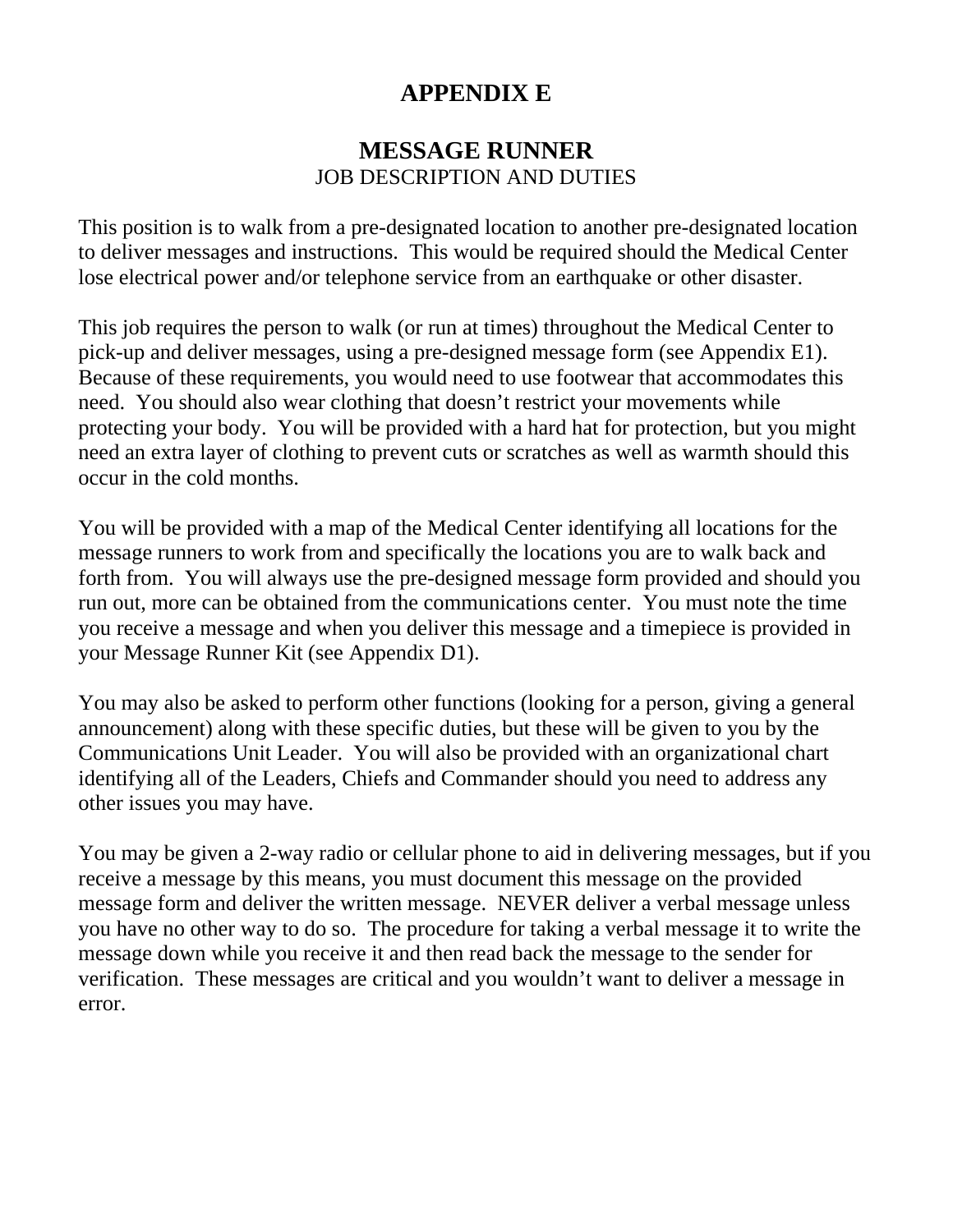# Appendix E1 COMMUNICATIONS MESSAGE FORM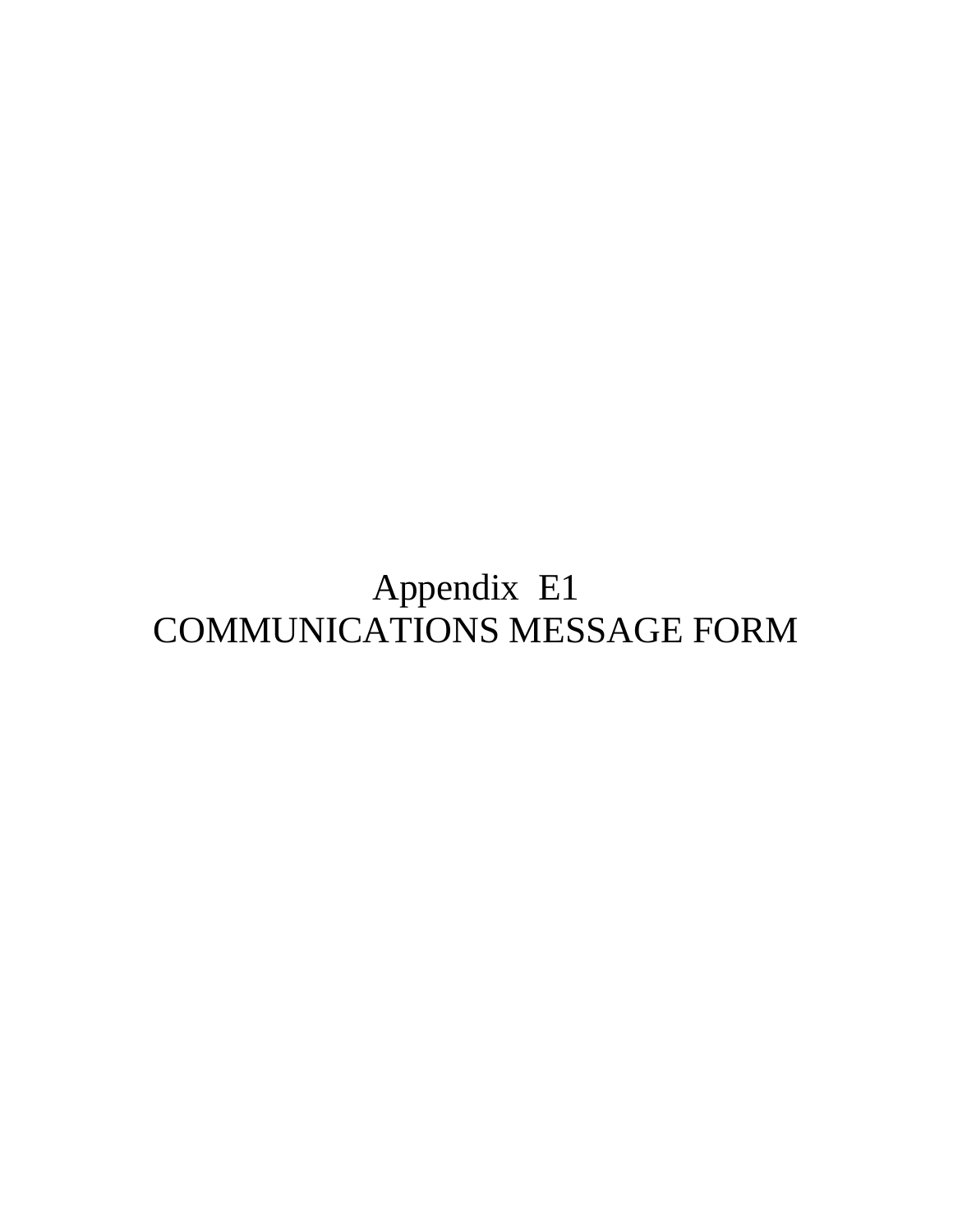## Appendix F TELECOMMUNICATIONS ASSESSORS DUTIES AND RESPONSIBILITIES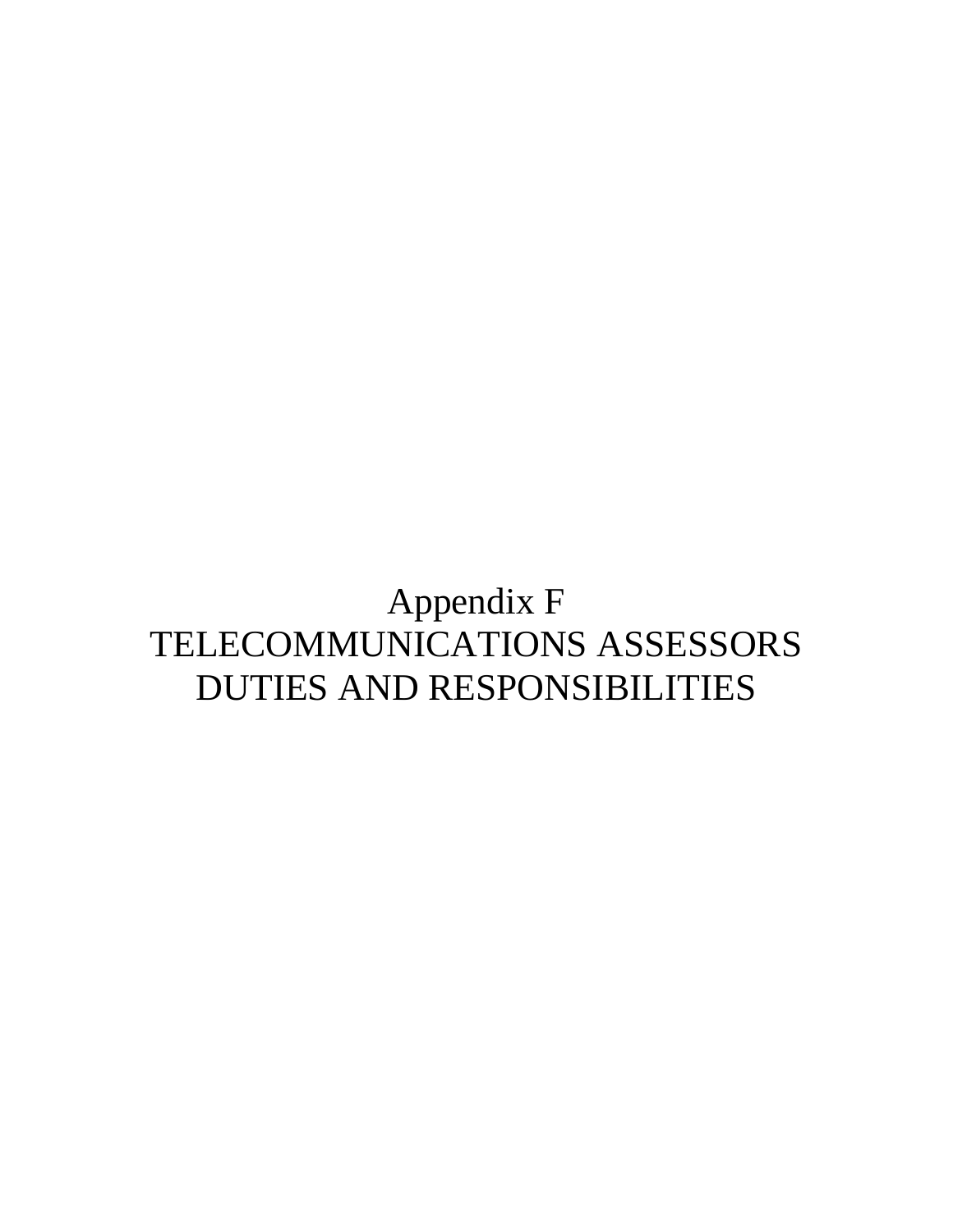#### APPENDIX F

#### TELECOMMUNICATIONS ASSESSORS DUTIES AND RESPONSIBILITIES

This position is to assess the functionality of the telephone systems within the Medical Center in the event of a declared disaster.

This job requires the person to check the incoming telephone lines (if physically possible) to determine their functionality. Should the lines be operational you will notify the Communications Unit Leader of this status. If the lines are not operational, you should attempt to assess the manpower and effort required to bring these lines back to operational status. This assessment should also be conveyed to the Communications Unit Leader.

All assessments are to documented on the Telecommunications Assessment Form (see Appendix F1) and given to the Communications Unit Leader. This includes both assessments for working and non-working equipment or services.

The equipment and services to be assessed are listed below and when you arrive at the Medical Center during a declared disaster the Communications Unit Leader will give you the priority list for the assessments.

List of equipment and services –

TO BE COMPLETED LATER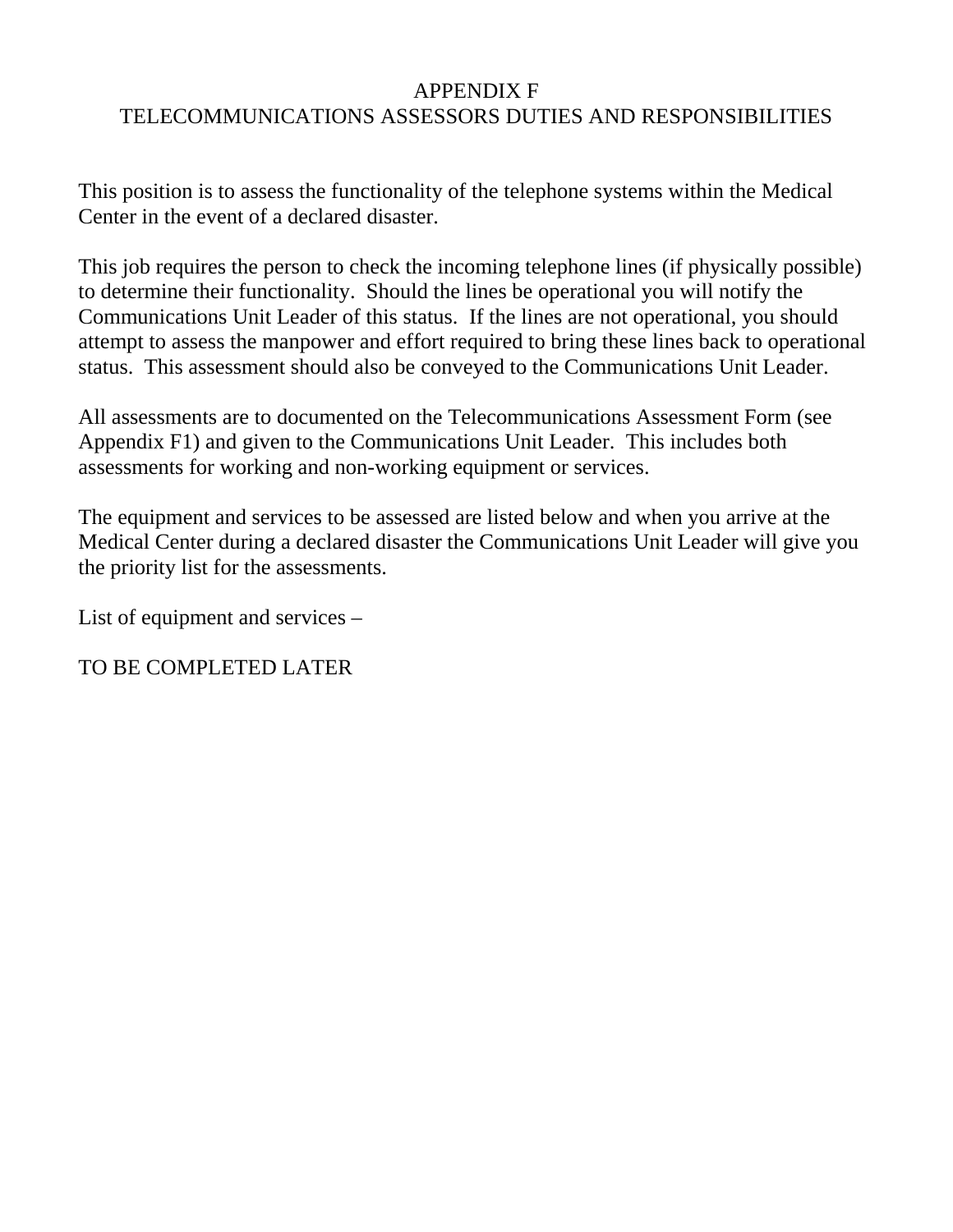# Appendix F1 TELECOMMUNICATIONS ASSESSMENT FORM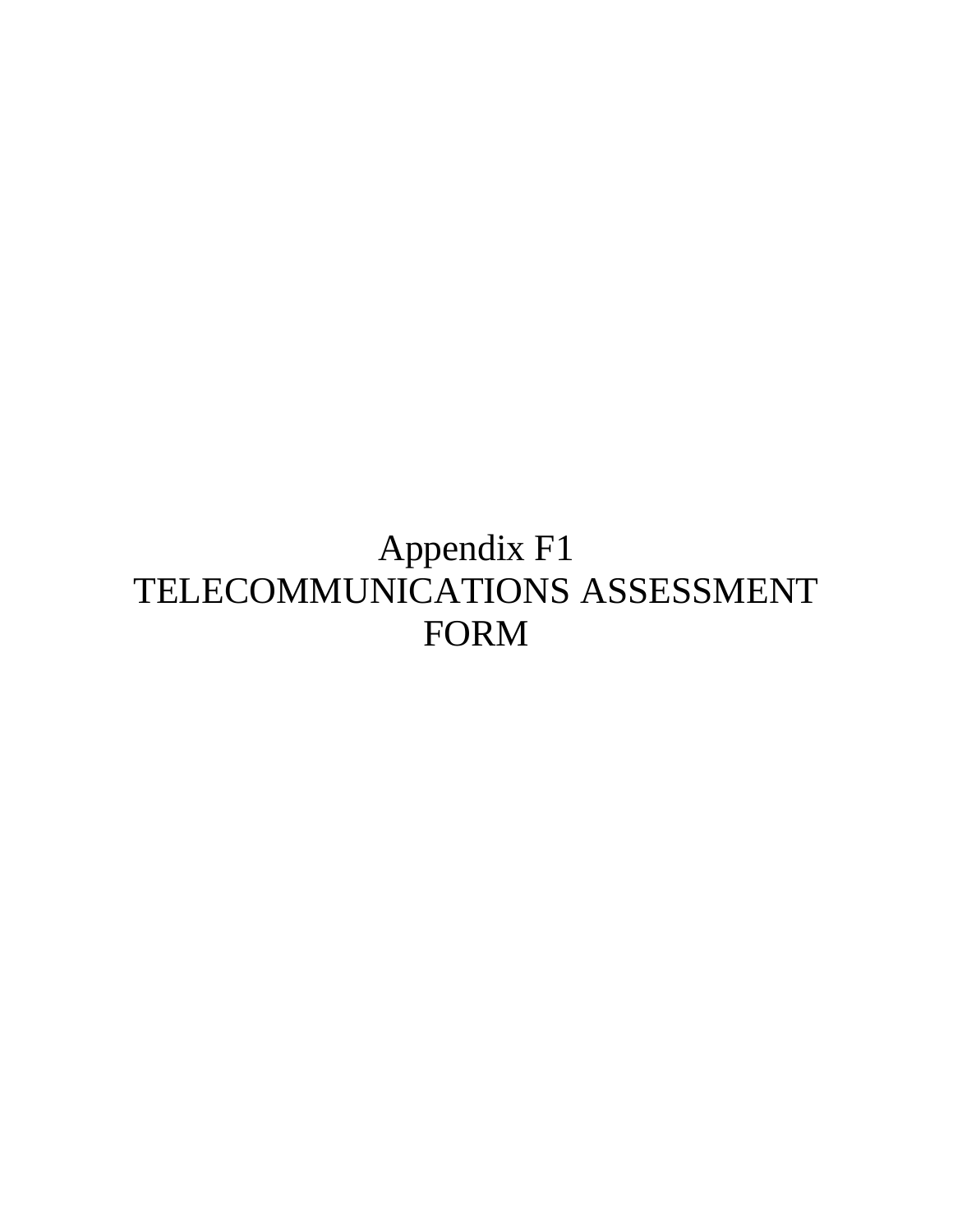#### APPENDIX F1

### **TELECOMMUNICATIONS EQUIPMENT ASSESSMENT FORM**

| Location Bldg. ______                          |                                                              |
|------------------------------------------------|--------------------------------------------------------------|
| Equipment or service type _______              | (Centrex line, 1mb, fax, ACD, KSU, voice mail,<br>pay phone) |
| Status _____ Working _____ Down _____ Degraded |                                                              |
|                                                |                                                              |
| Is dial tone present ___ YES __ NO             |                                                              |
|                                                |                                                              |
| Technician Name                                |                                                              |
|                                                |                                                              |
|                                                |                                                              |
|                                                |                                                              |
|                                                |                                                              |

\_\_\_\_\_\_\_\_\_\_\_\_\_\_\_\_\_\_\_\_\_\_\_\_\_\_\_\_\_\_\_\_\_\_\_\_\_\_\_\_\_\_\_\_\_\_\_\_\_\_\_\_\_\_\_\_\_\_\_\_\_\_\_\_\_\_\_\_\_\_\_\_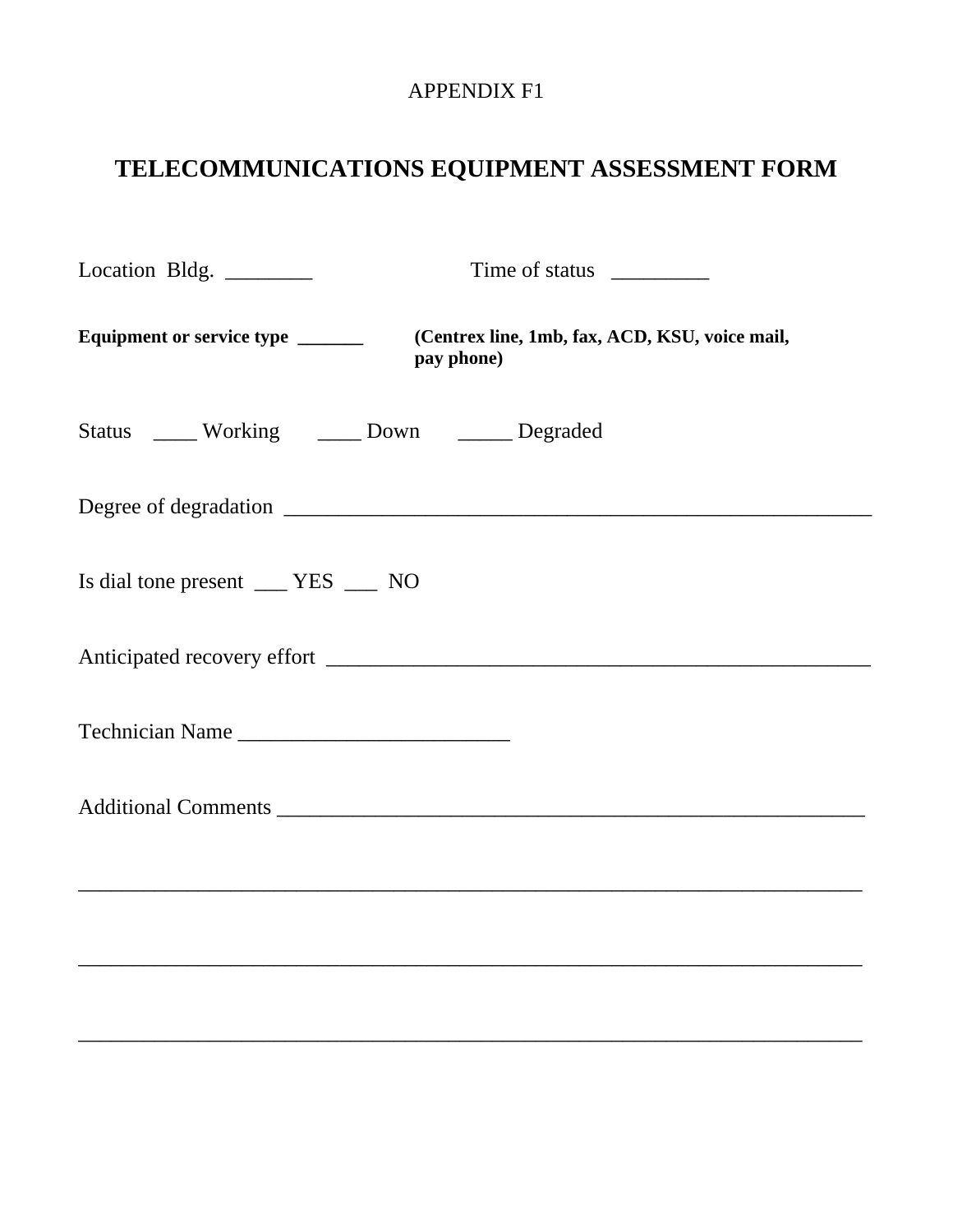### Appendix G COMMUNICATIONS UNIT LEADER DUTIES AND RESPONSIBILITIES